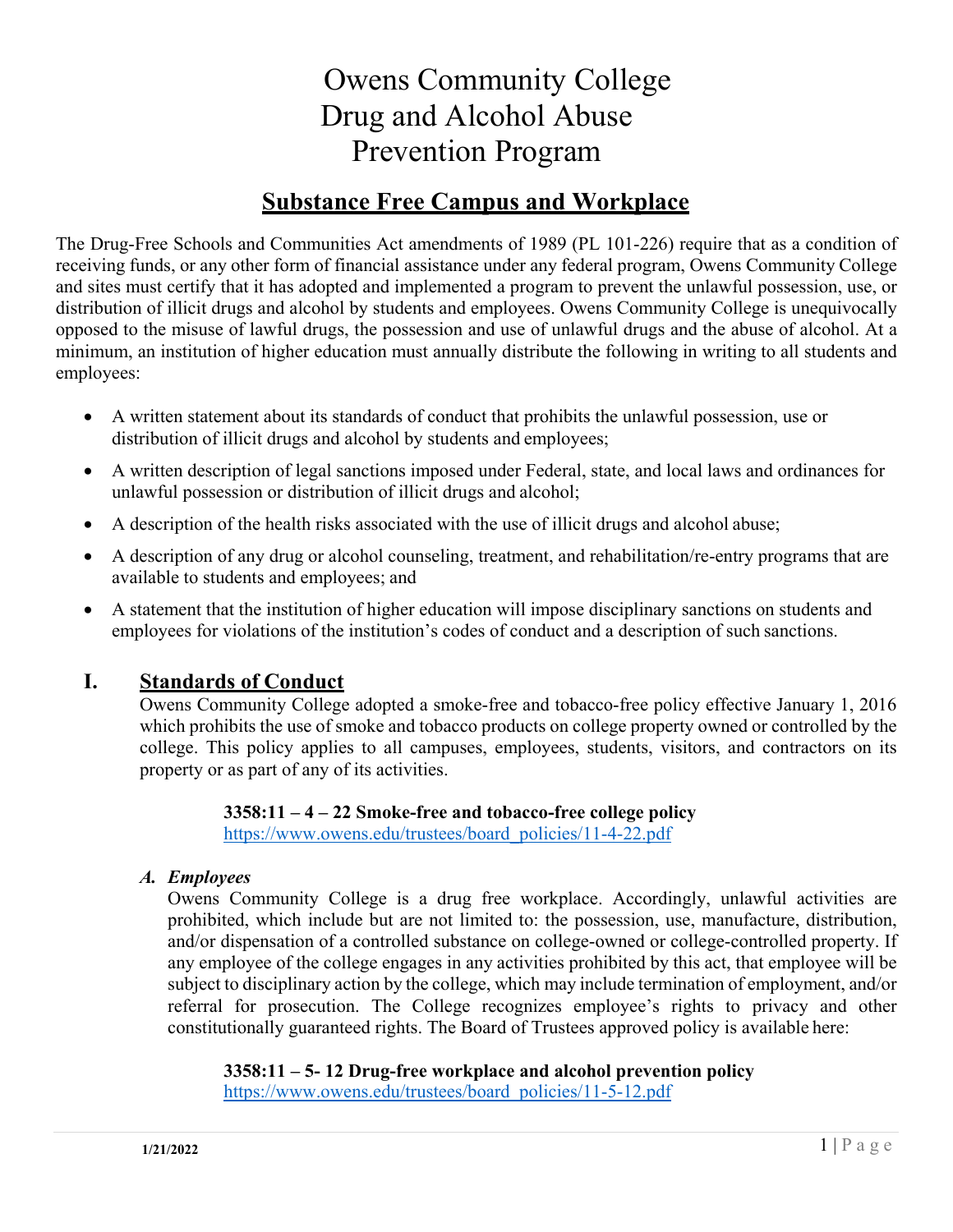#### *B. Students*

Owens Community College is a drug free institution. Students who unlawfully possess, use, manufacture, distribute, and/or dispenses a controlled substance on college-owned or collegecontrolled property will have appropriate sanctions imposed. This may include disciplinary or remedial action, expulsion and/or referral for prosecution under applicable local, state, or federal laws. The Board of Trustees approved policy is available here:

#### **3358:11 – 3 – 01 Drug free school and alcohol prevention policy**

https:[//www.owens.edu/trustees/board\\_policies/11-3-01.pdf](http://www.owens.edu/trustees/board_policies/11-3-01.pdf)

The Student Code of Conduct is in the College Catalog and the College Website. The Code, updated bi-annually, is available to all new and returning students electronically.

#### **3358:11 – 3 – 11 Student conduct policy and Student Code of Conduct Handbook**

https:[//www.owens.edu/trustees/board\\_policies/11-3-11.pdf](http://www.owens.edu/trustees/board_policies/11-3-11.pdf) https:[//www.owens.edu/conduct/code.pdf](http://www.owens.edu/conduct/code.pdf)

# **II. Health Risks**

*The below facts on drugs and alcohol were gathered from: https[://www.drugabuse.gov/drugs-abuse](http://www.drugabuse.gov/drugs-abuse)*

#### *A. Tobacco and Nicotine*

- Smokers are more likely than nonsmokers to contract heart disease
- 30% of cancer deaths are linked to smoking
- Chronic obstructive lung diseases, like emphysema and chronic bronchitis, are 10 times more likely to occur among smokers than among nonsmokers

#### *B. Alcohol*

Researchers estimate that every year:

- 1,825 college students between the ages of 18 and 24 die from alcohol-related unintentional injuries, including motor-vehicle crashes
- 696,000 students between the ages of 18 and 24 are assaulted by another student who has been drinking
- Roughly 20 percent of college students meet the criteria for Alcohol Use Disorder
- About 1 in 4 college students report academic consequences from drinking, including missing class, falling behind in class, doing poorly on exams or papers, and receiving lower grades overall
- Long term or heavy drinking can cause stroke, high blood pressure, alcoholic hepatitis, cirrhosis, and can weaken your immune system, fibrosis and irregular heartbeat

#### *C. Cannabis (Marijuana)*

- *Short-term effects*: altered senses, changes in mood, impaired body movement, difficulty thinking or problem-solving, and impaired memory
- Physical effects include increased heart rate, bloodshot eyes, dry mouth and throat, and increased appetite in high doses hallucinations, delusions, and psychosis
- *Long-term effects*: lung damage, severe nausea, vomiting, and dehydration

#### *D. Inhalants*

• Products frequently used as inhalants include solvents, aerosols, gases and nitrites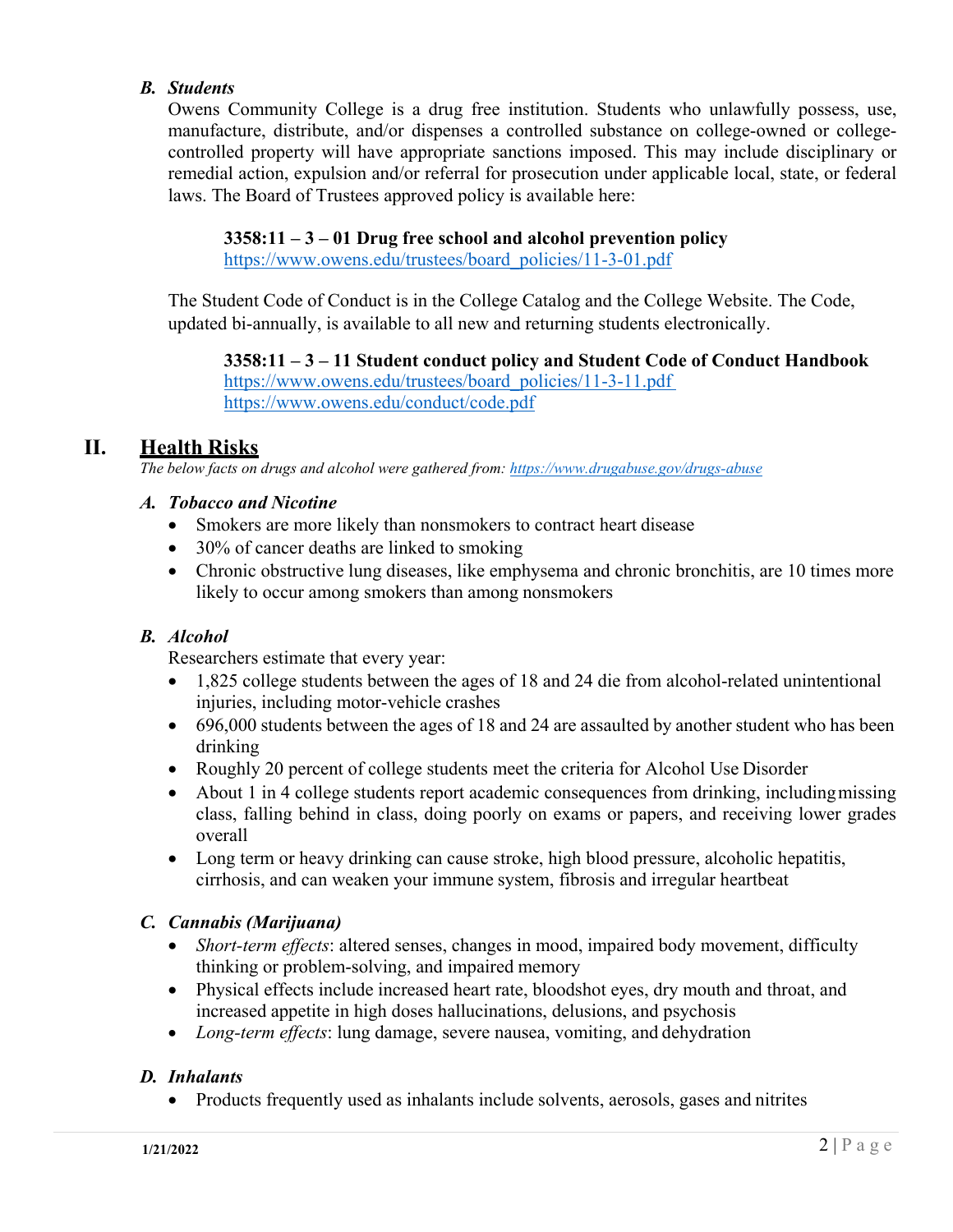- *Short-term effects*: slurred or distorted speech, a lack of coordination, euphoria, and dizziness
- *Long-term effects*: liver and kidney damage, hearing loss, delayed behavioral development, and brain damage due to cutting off oxygen flow to the brain, bone marrow damage
- With repeated usage, inhalants can cause hallucinations or delusions, making users feel less self-conscious and less in control

#### *E. Cocaine (Crack)*

- Physical effects of cocaine use include constricted blood vessels, dilated pupils, nausea, raised body temperature and blood pressure, a faster heartbeat, tremors, and restlessness
- *Short-term effects*: extreme happiness and energy, mental alertness, hypersensitivity to sight, sound, and touch, irritability, and paranoia in the form of extreme and unreasonable distrust of others
- *Long-term effects*: loss of sense of smell, nosebleeds, runny nose, problems swallowing, bowel decay from reduced blood flow, and a higher risk for contracting HIV, hepatitis C, and other blood borne diseases, skin or soft tissue infections, higher risk for infections like pneumonia
- The use of cocaine can cause death by cardiac arrest or stroke, seizures

#### *F. Stimulants (Amphetamines, Methamphetamines)*

- *Short-term effects*: increased wakefulness and physical activity, decreased appetite, faster breathing, a rapid or irregular heartbeat, and increased blood pressure and body temperature
- *Long term-effects*: extreme weight loss, severe dental problems, intense itching, anxiety, confusion, sleeping problems, and violent behavior, memory loss
- Long-term use can cause amphetamine psychosis that includes hallucinations, delusions, and paranoia

#### *G. Depressants (Barbiturates, Tranquilizers, Methaqualone*

- Small amounts will produce calmness and relaxed muscles but larger doses cause slurred speech and altered perception, respiratory depression, coma, or death
- Combining depressants and alcohol can multiply the effects of both drugs, thereby multiplying the risks

#### *H. Hallucinogens (PCP, LSD, Mescaline, Peyote, Psilocybin)*

- Hallucinogens alter perception, thoughts, and feelings and can cause hallucinations
- *Short-term effects*: increased heart rate, nausea, intensified feelings and sensory experiences and changes in sense of time
- It is possible for users to also experience dry mouth, loss of appetite, sleep problems, uncoordinated movements, excessive sweating, and panic
- *Long-term effects*: speech problems, memory loss, anxiety, depression or suicidal thoughts, as well as persistent psychosis and flashbacks

#### *I. Narcotics (Heroin, Methadone, Codeine, Morphine, Opium)*

- *Short-term effects*: feeling a rush of euphoria followed by symptoms like dry mouth, warm flushing of the skin, nausea or vomiting, severe itching, and impaired mental functioning
- *Long-term effects*: insomnia, collapsed veins, constipation and stomach cramping, liver and kidney disease, lung complications, sexual dysfunction for men and irregular menstrual cycles for women abscesses and infection of the heart lining and valves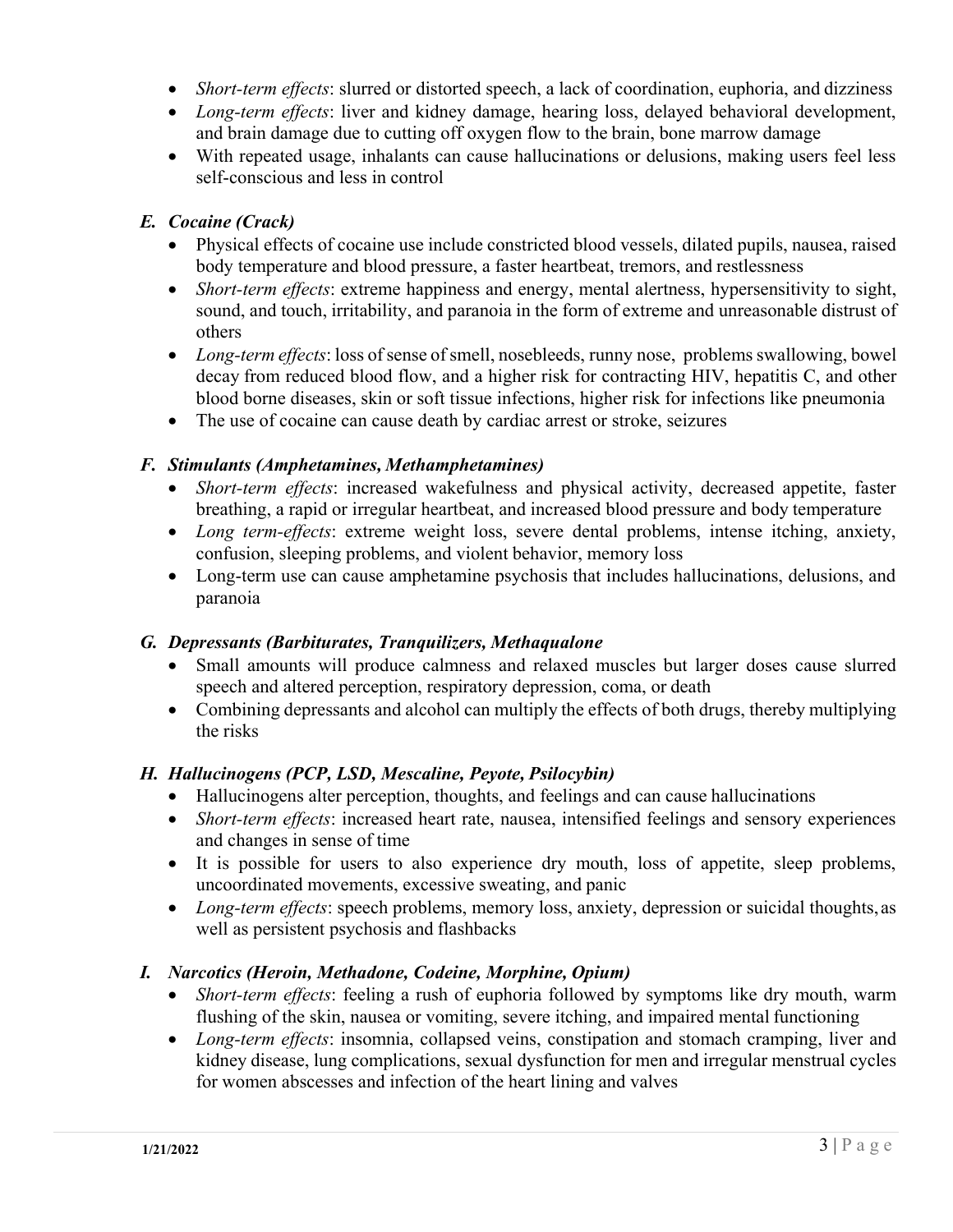#### *J. Designer Drugs (MDMA, Ecstasy)*

- Many designer drugs are related to amphetamine and depressants and have mild stimulant and depressant properties. Use can produce severe neurochemical damage to the brain
- Designer drugs can cause nausea, muscle cramping, involuntary teeth clenching, blurred vision, chills, and sweating
- Narcotic analogs can cause symptoms such as those seen in Parkinson's disease: uncontrollable tremors, drooling, impaired speech, paralysis, and irreversible brain damage

#### *K. Anabolic steroids*

- *Short-term effects*: feelings of extreme and unreasonably paranoia, jealousy and irritability, delusions, and impaired judgment
- *Long-term effects*: kidney problems or failure, liver damage, and stunted growth.
	- o *Long-term use in men*: shrinking testicles, decreased sperm count, baldness, development of breasts, and increased risk for prostate cancer.
	- o *Long-term use in women*: growth of facial hair, male-pattern baldness, changes in or stopping of the menstrual cycle, enlarged clitoris, or a deepened voice
- In some cases, anabolic steroids cause mood swings which can range from angry feelings to behaviors that may lead to violence

# **III. Drug and Alcohol Abuse Programs**

#### *A. Employees*

The College offers employee assistance services to regular full-time Employees through LifeWorks, the College's Employee Assistance Program, administered by Unum. Services include, but are not limited to, child and elder care, financial counseling, assistance working through complex, sensitive issues such as; personal or work relationships, depression or grief, or issues surrounding substance abuse, legal consultation, and guidance for work-related conflicts.

For employees enrolled in the College's medical plan, treatment options, including prescription coverage, may be available.

#### *B. Students*

The College's Counseling Services provides free consultation, mental health assessment, counseling, crisis support, education, prevention, outreach, and linkage to community resources to Owens students. Assistance is offered to students experiencing personal, educational, interpersonal/relationship, family, social, or psychological difficulties. Counseling Services at the College are confidential as determined by Federal and State Laws, as well as professional codes of ethics.

If it is determined that a student's needs require resources or competencies beyond which Counseling Services can provide, staff will assist student(s) with locating appropriate on or off campus resources. The following resources represent some of the external partners that the counselor may use for referral purposes:

- 211 Lucas, Wood, Hancock Counties Referral help for a variety of social services (mental health, drug/alcohol, homelessness, disabilities, employment, and more)
- Arrowhead Behavioral Health Northwest Ohio (419) 891-9333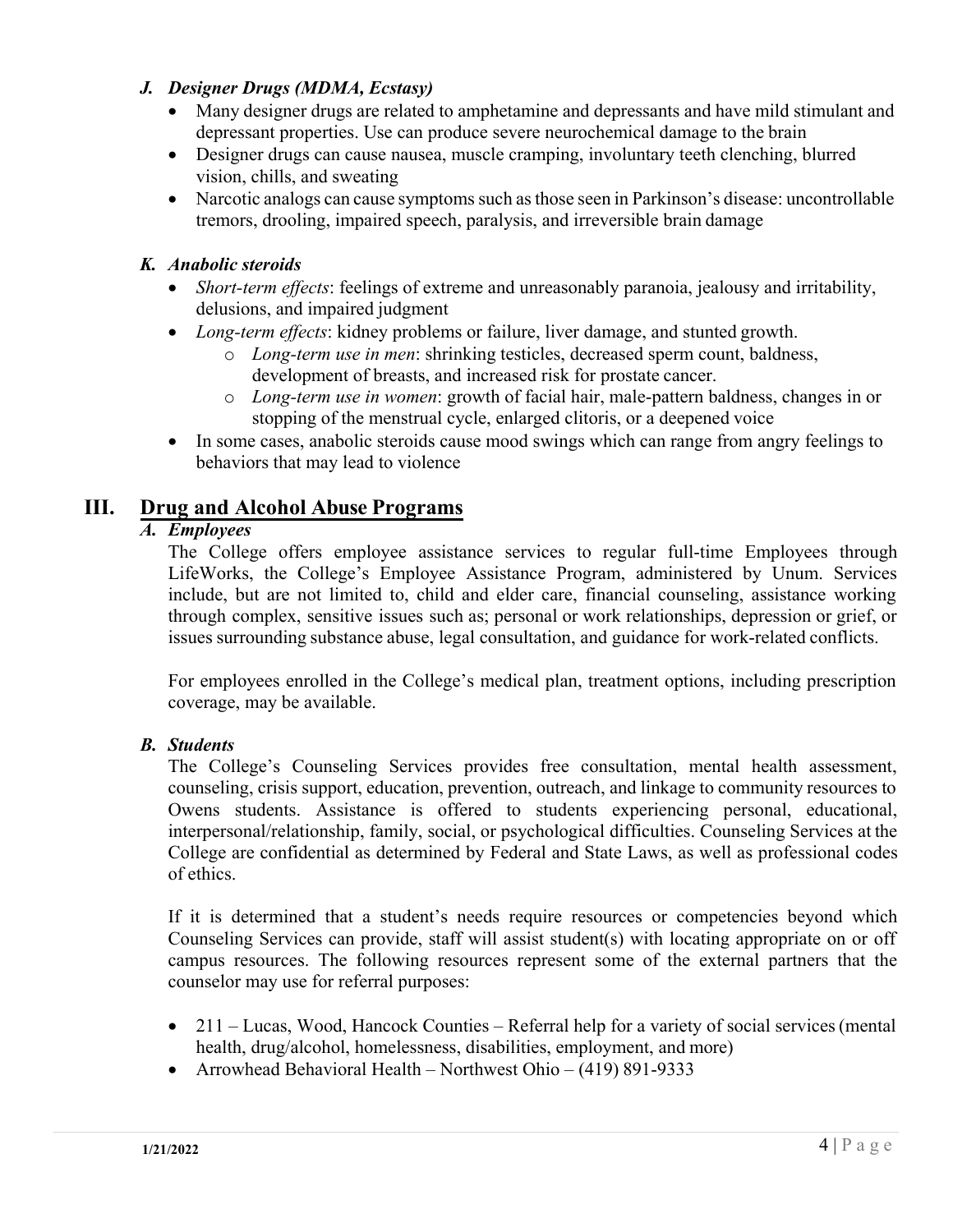- Zepf Center Lucas and Wood Counties  $(419)$  373-6560
- Family Resource Center Hancock County (419) 422-8616
- Alcoholics Anonymous  $(419)$  380-9862
- Narcotics Anonymous  $(888)$  667-0854

#### **IV. Legal Sanctions**

Specific Local, State, and Federal laws and sanctions are available below:

#### *Local*

*Toledo:* [http://library.amlegal.com/nxt/gateway.dll/Ohio/toledo/toledomunicipalcode?f=templates\\$fn=default.htm\\$3.0\\$](http://library.amlegal.com/nxt/gateway.dll/Ohio/toledo/toledomunicipalcode?f=templates$fn=default.htm$3.0$vid=amlegal:toledo_oh) vid=amlegal:toledo\_oh

#### *[Findlay](http://www.amlegal.com/walter-h-drane-codes/?f=templates&fn=default.htm&vid=wh%20drane:OHFindlay)*:

http://www.amlegal.com/walter-h-drane-codes/?f=templates&fn=default.htm&vid=wh%20drane:OHFindlay

#### *State*

Chapter 2925: Drug Offenses http://c[odes.ohio.gov/orc/2925](http://codes.ohio.gov/orc/3719)  Chapter 3719: Controlled Substanc[es http://codes.ohio.gov/orc/371](http://codes.ohio.gov/orc/4301)9 Chapter 4301 Liquor Control Laws http://codes.ohio.gov/orc/4301

#### *Fede[ral](http://www.deadiversion.usdoj.gov/21cfr/21usc/index.html)*

Legal sanctions that are in violation of local, state, or federal law can include probation, fines, driver's license suspension, participation in substance abuse programs, community service hours, ineligibility to possess a firearm, potential ineligibility to receive federal benefits such as student loans and grants, and/or incarceration. Please refer to the links provided above this section for any updates to this information. Any legislative updates or revisions to these statutory or regulatory legal sanctions are outside of the College's control.

- *A. Underage consumption, purchasing or possession of alcohol* <http://codes.ohio.gov/orc/4301.69>
- *B. Providing alcohol to an underage person* <http://codes.ohio.gov/orc/4301.69>
- *C. Fake ID* <http://codes.ohio.gov/orc/4510.33>
- *D. Operating a Vehicle Under the Influence of Alcohol or Drugs(OVI)* <http://codes.ohio.gov/orc/4511.19>
- *E. Open container* <http://codes.ohio.gov/orc/4301.62>
- *F. Disorderly conduct* <http://codes.ohio.gov/orc/2917.11>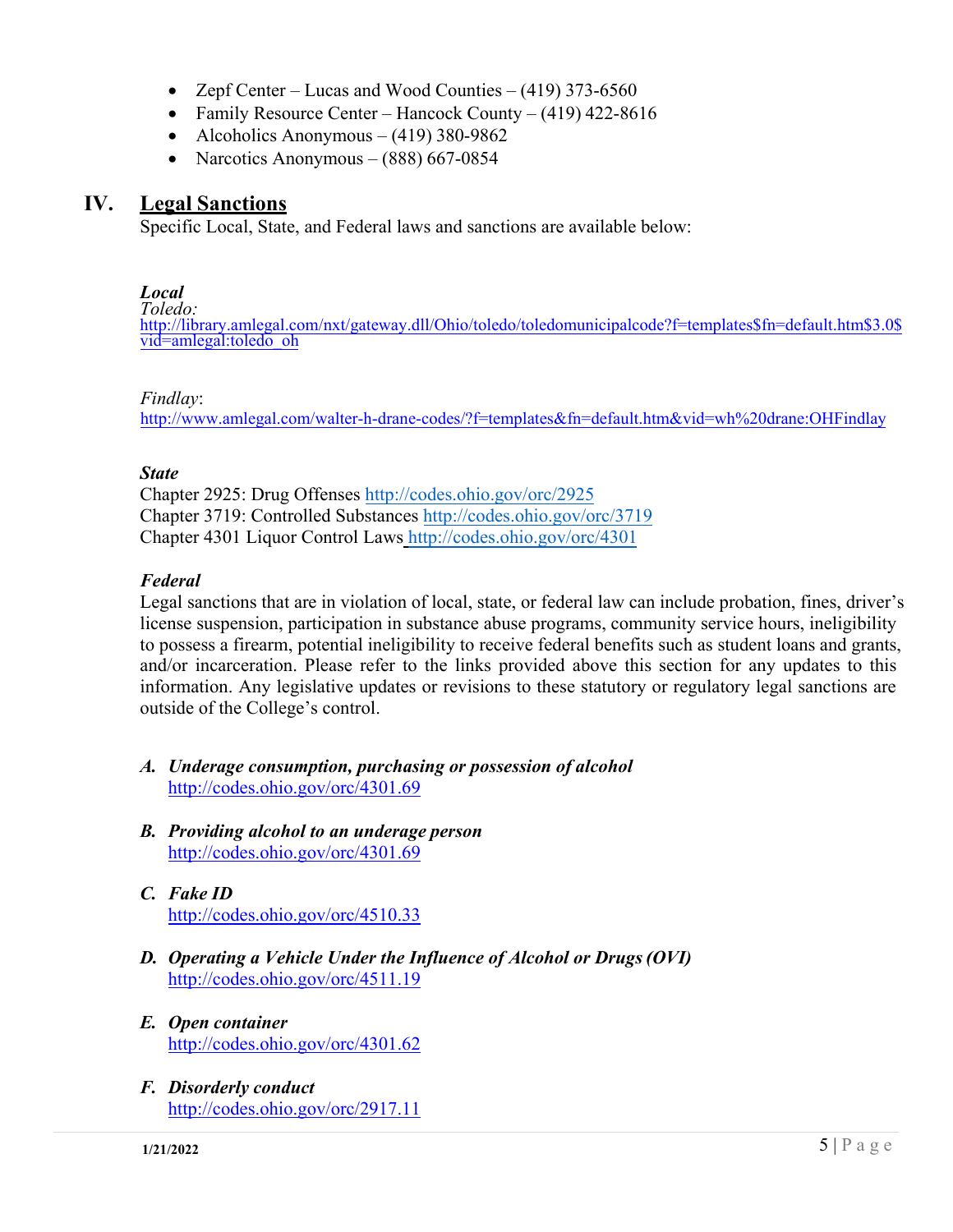#### *G. Federal and State Penalties for Sale and Possession of Illegal Drugs:*

The federal government decides if and how a drug should be controlled. Psychoactive (mindaltering) chemicals are categorized according to Schedule I-V. This schedule designates whether the drug can be prescribed by a physician and under what conditions. Factors considered in this categorization include a drug's known and potential medical value, its potential for physical or psychological dependence, and risk, if any, to public health. Penalties for the illegal sale or distribution of a drug are established using the designation of Schedule I-V. If you have knowledge of a drug-related felony you must report it to a law enforcement official.

#### *H. The following are Federal Trafficking Penalties as of January 1, 1997:*

- **Schedule I drugs** have a high potential for abuse with no medical use. Production of these drugs is controlled. Examples include heroin, methaqualone, all hallucinogens (phencyclidine analogs can be I or II), marijuana and hashish. Tetrahydrocannabinol (THC), depending onits form, can also be a Schedule II drug.
- **Schedule II** drugs have a high potential for abuse and have some medical uses with severe restrictions. Production of these drugs is controlled. Examples include opium, morphine, codeine, some other narcotics, barbiturates, cocaine, amphetamine/methamphetamine and phencyclidine (PCP).

Federal and State of Ohio penalties for selling Schedule I and II drugs vary with the quantity of the drug. Additionally, if death or serious injury is associated with the sale and/or if it is a second offense, penalties are more severe. When establishing penalties for sale of marijuana, hashish and hashish oil, the quantity and/or if it is a second offense are considered. The federal penalties for marijuana less than 50 kg mixture, hashish 10 kg or more, and hashish oil 1 kg or more are similar to those set for Schedule III drugs. Marijuana quantities above 50 kg mixture or 50 plants are penalized according to quantity, number of offenses, and/or if serious injury or death has occurred. These penalties are similar to those listed for Schedule I and II. The federal penalty for first offense sale of small amounts of Schedule I and II drugs is not less than five years/not more than 40 years; if death or serious injury, not less than 20 years or more than life; fine of not more than \$2 million individual/\$5 million other than individual.

• **Schedule III, IV, and V drugs** include those that most citizens would categorize as "prescription drugs." Schedule III drugs have some potential for abuse, but less than Schedule I and II. The potential for abuse of Schedule IV drugs is less than Schedule III, and Schedule V is less than IV. All Schedule III-V drugs have accepted medical uses and production is not controlled. Examples of these drugs include anabolic steroids (Schedule III), some narcotics, some barbiturates and other depressants, which are not classified as Schedule I or II.

The federal penalty for first-offense sale of a Schedule III drug is "Not more than five years; fine of not more than \$25,000 individual/\$1 million not individual." The federal penalty for first offense sale of Schedule IV drugs is "not more than three years." The fine is the same as for Schedule III drugs. The federal penalty for first-offense sale of Schedule V drugs is "not more than one year, fine of not more than \$100,000 individual/\$250,000 not individual."

Sale of some Schedule III drugs is a felony and has a state of Ohio penalty of "up to seven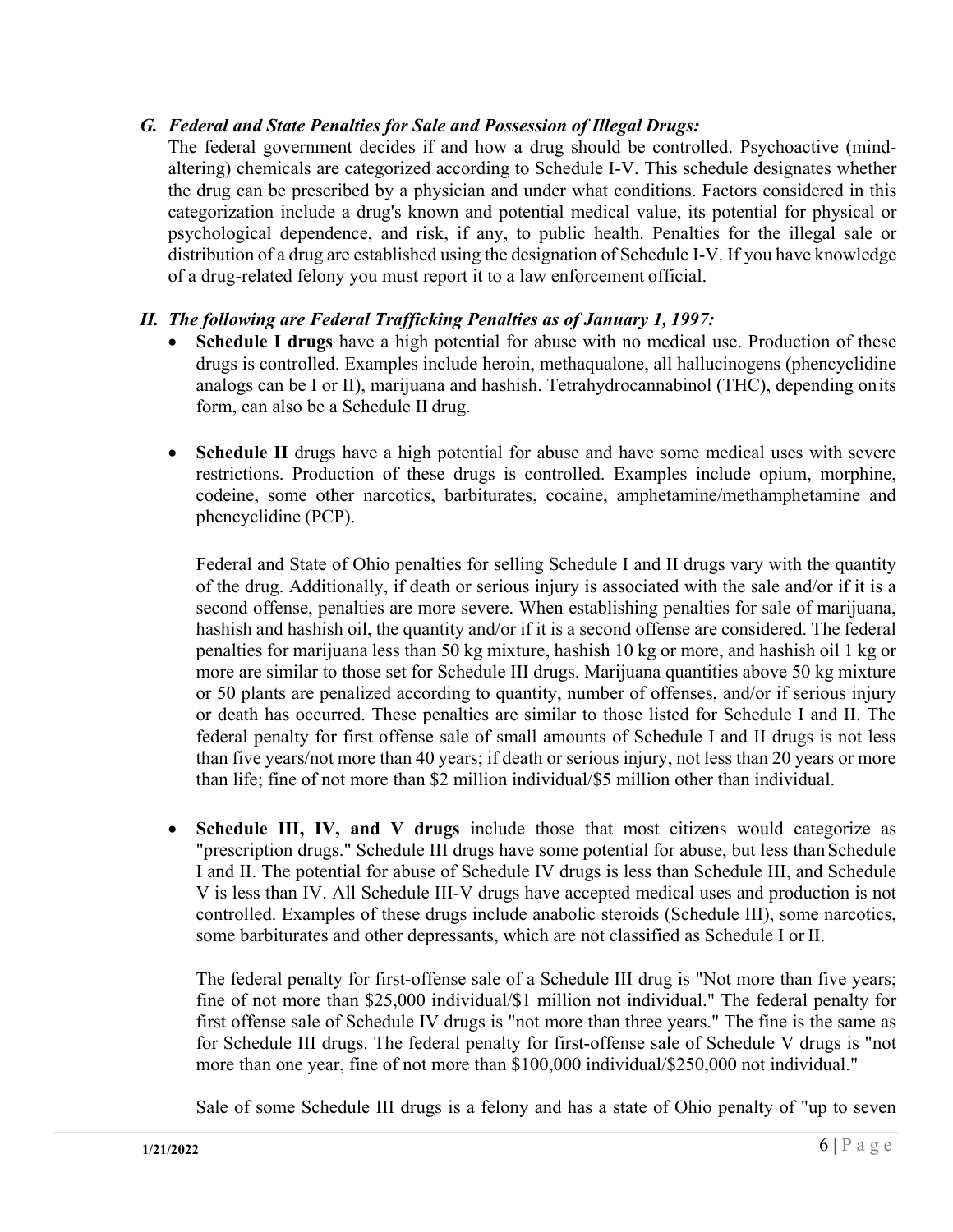years; or a fine up to \$5,000; or both." The state of Ohio penalty for sale of Schedule IV drugs is a felony and has a penalty of "up to four years; or a fine up to \$2,000, or both. Sale of Schedule V drugs in the state of Ohio is also a felony and has a state penalty of "up to two years, or a fine up to \$2,000, or both."

### **V. Discipline Sanctions**

Owens Community College prohibits:

- The unlawful possession, use, manufacture, distribution and/or dispensation of a controlled substance or possession of drug paraphernalia containing illegal drug residue on college-owned or college-controlled property by students and employees
- Smoking and the use of tobacco products are not permitted in any college building, college vehicle, bus, or on college grounds/property owned or controlled by the college

When a student or employee is found responsible for violating the Drug-Free and Alcohol policies and/or the College's Smoke-Free and Tobacco-Free policy, any of the following sanctions may be imposed. When one or more of these polices has been violated, the student or employee may be subject to employee/student sanctions, legal sanctions, or both.

#### *A. Employee Sanctions*

Pursuant to the Drug-Free Workplace Act of 1988, Owens Community College is a drug free workplace. Accordingly, unlawful activities are prohibited, which include but are not limited to the possession, use, manufacture, distribution, and/or dispensation of a controlled substance on college-owned or college-controlled property. If any employee of the college engages in any activities prohibited by this act, that employee will be subject to disciplinary action by the college, which may include termination of employment, and/or referral for prosecution.

In addition, and/or depending on the severity of the infraction, the employee may also be referred to the College sponsored Employee Assistance Program through LifeWorks at (800) 854-1446, administered by Unum. Information can also be located on the Human Resources/Benefits webpage at [https://intranet.owens.edu/hr/benefits.html.](https://intranet.owens.edu/hr/benefits.html) For employees enrolled in the College's medical plan, treatment options, including prescription coverage, may be available.

#### *B. Student Sanctions*

The College reserves the right to initiate disciplinary procedures using the Student Code of Conduct. The following sanctions may be imposed upon any student found to have violated the Student Code of Conduct:

- *Conversation* A conversation with the student regarding the violation and steps to prevent a violation from occurring again.
- *Warning* A notice in writing to the student that the student is violating or has violated institutional regulations.
- *Probation* A written reprimand for violation of specified regulations. Probation is for a designated period of time and includes the probability of progressively more severe disciplinary sanctions if the student is found to violate any institutional regulation(s) during or after the probationary period.
- *Loss of Privileges*  Denial of specified privileges for a designated period of time.
- *Restitution* Compensations for loss, damage, or injury. This may take the form of appropriate service and/or monetary or material replacement.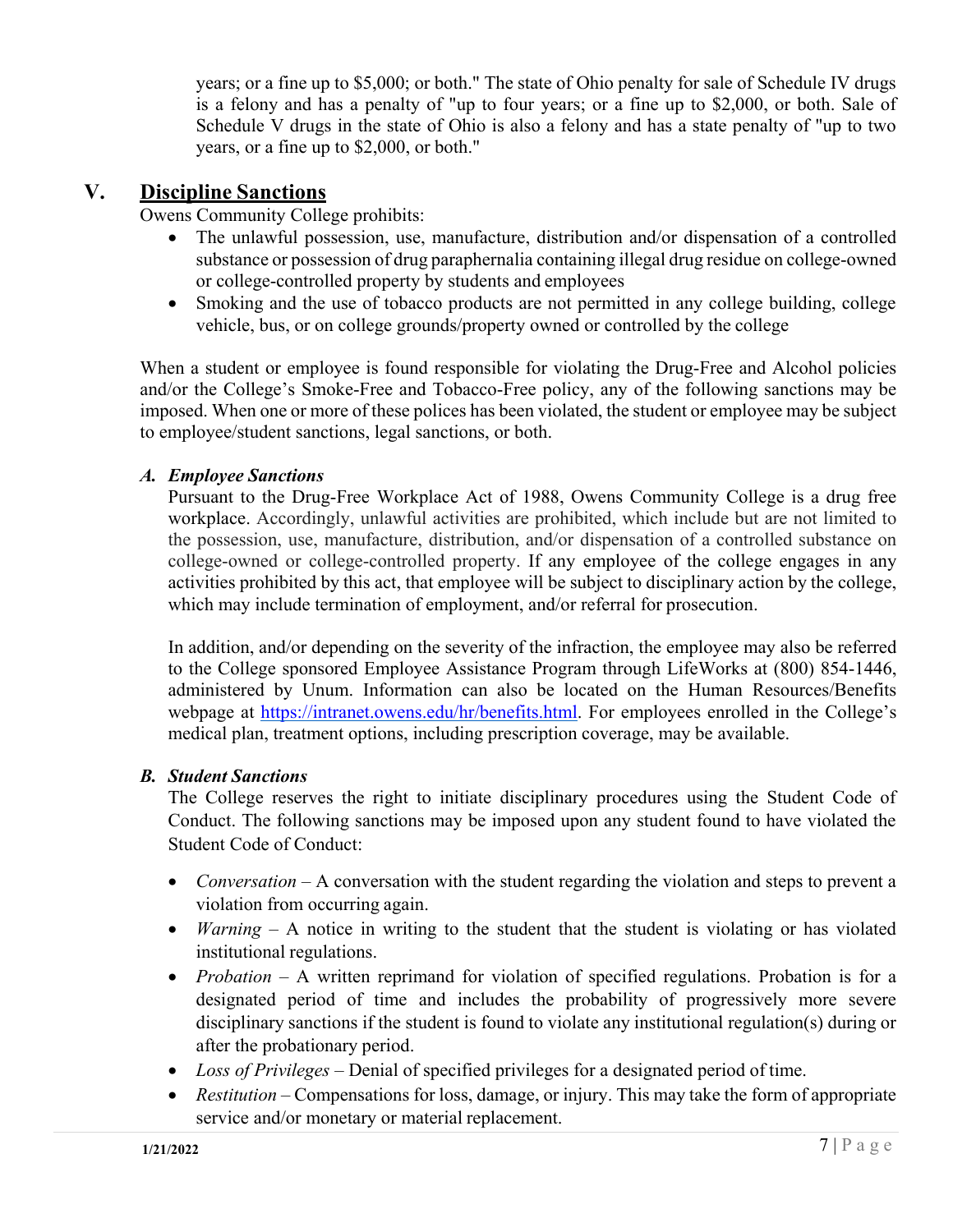- *Discretionary Sanctions* Work assignments, essays, service to the College, or other related discretionary assignments.
	- o *College Suspension*  Separation of the student from the College for a definite period of time, after which the student is eligible to return. Conditions for readmission may be specified.
	- o Following a suspension, students may request, in writing, re-admission to Owens Community College. The written request must be submitted to the Director of Student Conduct and Student Life. To be eligible for re-admission, all sanctions and conditions related to the suspension must be completed. After the written request is received, a committee will review the request and meet with the student. As a condition of readmission, a readmission plan may be made. The student will be notified of the decision in writing.
- *College Expulsion* Permanent separation of the student from the College.
- *Revocation of Admission and/or Degree* Admission to or a degree awarded from the College may be revoked for fraud, misrepresentation, or other violations of College standards in obtaining the degree, or for other serious violations committed by a student prior to graduation.
- *Withholding Degree* The College may withhold awarding a degree otherwise earned until the completion of the process set forth in this Student Code of Conduct, including the completion of all sanctions imposed, if any.

# **VI. Annual Notification of the DAAPP and Biennial Report**

# *A. Employee Notification*

Notification of the information contained in the DAAPP will be distributed on at least an annual basis to all employees of the college via email. The DAAPP will also be maintained in the e-Handbook which is readily available to all employees. The notification is also provided to all employees upon hire via reference to the e-Handbook, inclusion with new hire employment paperwork, and also is included with materials in the Owens New Employee orientation.

# *B. Student Notification*

Notification of the information contained in the DAAPP will be distributed on at least an annual basis to all students of the college, taking one or more classes, via email. The notification is provided to students who enroll after the annual distribution.

#### *C. Biennial Report*

Owens Community College conducts a biennial review of the DAAPP in all even years. The review is conducted to determine its effectiveness and implement changes to the program if they are needed and to ensure that the disciplinary sanctions are consistently enforced. The review is certified by the President and includes the results of the review, a description of the methods and analysis tools that were used to conduct the review, and a list of the responsible departments who conducted the review. Any interested party may request a hard copy of the Biennial Review by contacting the Vice President of Enrollment Management and Student Services.

# **VII. Biennial Review**

A Biennial Review is conducted with the intention of determining our DAAPP's effectiveness, ensuring disciplinary sanctions are consistently enforced, and recommending any necessary changes to be implemented. Owens Community College's biennial review report is available to students,